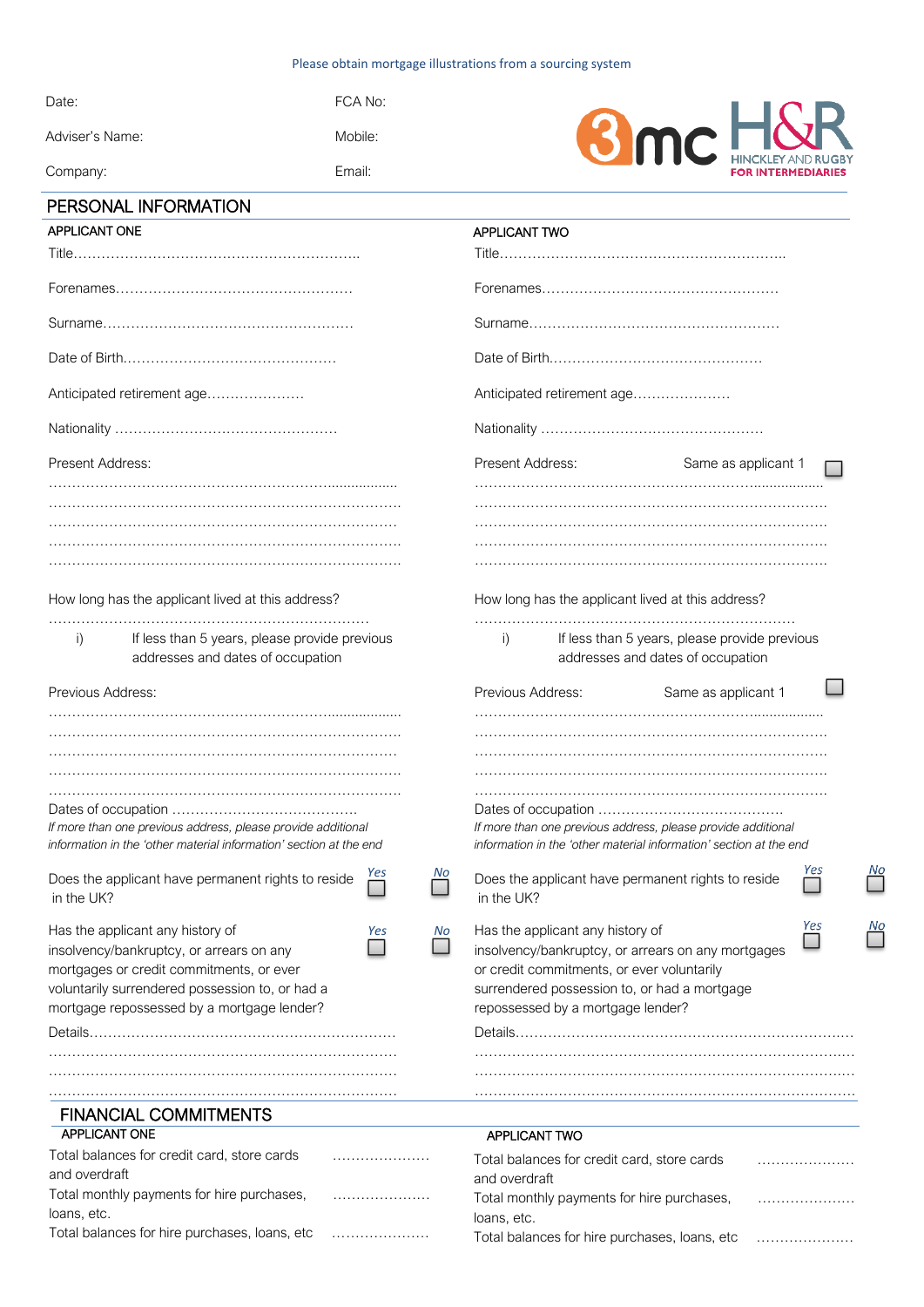| <b>EMPLOYED APPLICANTS</b> – if no, move to next section<br><b>APPLICANT ONE</b>            | APPLICANT TWO                                                                               |
|---------------------------------------------------------------------------------------------|---------------------------------------------------------------------------------------------|
| Does any income come from employment (excluding any directorships)?                         |                                                                                             |
| Yes<br>No                                                                                   | Yes<br>No                                                                                   |
| Name of employer                                                                            | Name of employer                                                                            |
| Gross annual salary                                                                         | Gross annual salary                                                                         |
| Overtime/bonus                                                                              | Overtime/bonus                                                                              |
| Monthly net pay                                                                             | Monthly net pay                                                                             |
| How long has the applicant been in their                                                    | How long has the applicant been in their                                                    |
| current employment?                                                                         | current employment?                                                                         |
| Is the position permanent?                                                                  | Is the position permanent?                                                                  |
| If not, provide details<br>ii)                                                              | If not, provide details<br>i)                                                               |
|                                                                                             |                                                                                             |
|                                                                                             |                                                                                             |
|                                                                                             |                                                                                             |
| SELF-EMPLOYED APPLICANTS - if no, move to next section                                      |                                                                                             |
| <b>APPLICANT ONE</b>                                                                        | <b>APPLICANT TWO</b>                                                                        |
| Does any income come from self-employment or as a director of a limited company?            |                                                                                             |
| Yes<br>No                                                                                   | Yes<br>No                                                                                   |
| How long has the applicant owned the<br>business?                                           | How long has the applicant owned the<br>business?                                           |
| Please state the taxable income from the business for the last 3<br>years                   | Please state the taxable income from the business for the last 3<br>years                   |
| To 5 <sup>th</sup> April                                                                    | To 5 <sup>th</sup> April                                                                    |
| 20<br>£                                                                                     | 20<br>£                                                                                     |
| £<br>20                                                                                     | £<br>20                                                                                     |
| £<br>20                                                                                     | £<br>20                                                                                     |
| Yes<br>No<br>Does the applicant have a qualified<br>accountant and can they provide 2 years | Yes<br>Νo<br>Does the applicant have a qualified<br>accountant and can they provide 2 years |
| tax assessments and tax year overviews?                                                     | tax assessments and tax year overviews?                                                     |
| <b>OTHER INCOME</b> – if no, move to next section                                           |                                                                                             |
| APPLICANT ONE                                                                               | APPLICANT TWO<br>Yes<br>No                                                                  |
| Yes<br>No<br>Does the applicant currently have any                                          | Does the applicant currently have any                                                       |
| other forms of income? i.e net profit from                                                  | other forms of income? i.e net profit from                                                  |
| land and property or pension income                                                         | land and property or pension income                                                         |
|                                                                                             |                                                                                             |
|                                                                                             |                                                                                             |
| DETAILS OF LIMITED COMPANY IN WHOSE NAME THE BTL PROPERTY WILL BE OWNED                     |                                                                                             |
| Full name of limited company                                                                |                                                                                             |
| Is it an SPV or a trading company?                                                          |                                                                                             |
| SIC Code                                                                                    |                                                                                             |
| Registered number                                                                           |                                                                                             |
| Registered office                                                                           |                                                                                             |
| Principal business address                                                                  |                                                                                             |
| Names of individuals who own or control over 25% of its                                     |                                                                                             |
| shares or voting rights<br>Names of any individuals who otherwise exercise control          |                                                                                             |
| over the management of the company                                                          |                                                                                             |
| Names of all directors and senior persons responsible for                                   |                                                                                             |
| its operations                                                                              |                                                                                             |
|                                                                                             |                                                                                             |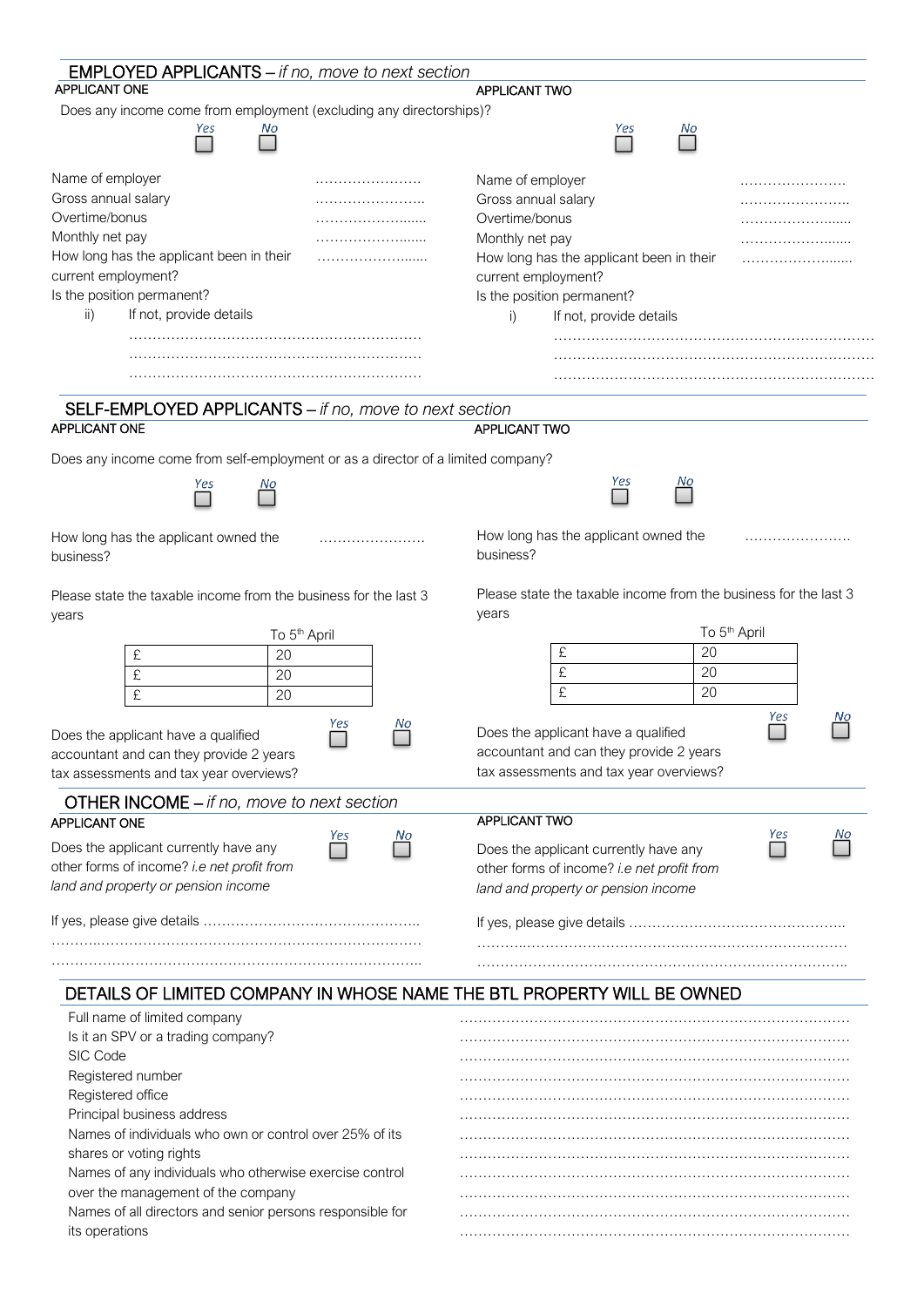# PROPERTY DETAILS

Mortgage monthly payment …………………………..

| Property to be mortgaged address:                                                                                      |                                                                                                                                                                                                                                                  |                                    |           |                      |          |
|------------------------------------------------------------------------------------------------------------------------|--------------------------------------------------------------------------------------------------------------------------------------------------------------------------------------------------------------------------------------------------|------------------------------------|-----------|----------------------|----------|
|                                                                                                                        |                                                                                                                                                                                                                                                  |                                    |           |                      |          |
|                                                                                                                        |                                                                                                                                                                                                                                                  |                                    |           |                      |          |
|                                                                                                                        |                                                                                                                                                                                                                                                  |                                    |           |                      |          |
|                                                                                                                        |                                                                                                                                                                                                                                                  |                                    |           |                      |          |
| Is the property freehold or leasehold?                                                                                 | If leasehold, must have at least 85 years remaining on the lease<br>with 50 clear unencumbered years after the end of the mortgage                                                                                                               | Freehold                           | Leasehold |                      |          |
| Type of property                                                                                                       |                                                                                                                                                                                                                                                  |                                    |           |                      |          |
| Detached house                                                                                                         | Semi-detached house                                                                                                                                                                                                                              | Terraced house                     |           | End of terrace house |          |
| Purpose built flat                                                                                                     | Converted flat                                                                                                                                                                                                                                   | Maisonette                         | Bungalow  |                      |          |
| If purpose built flat, converted flat or maisonette,<br>i)<br>$\mathsf{ii}$<br>iii)<br>iv)<br>V)                       | How many floors in the block?<br>.<br>Which floor is the flat on?<br>.<br>How many flats in the block?<br>.<br>Is the flat situated above a commercial premises?<br>Do/will the applicant own a share of the freehold?                           | .<br>.                             |           |                      |          |
| mortgage purpose. If in doubt, contact us to discuss.                                                                  | Is the property of standard construction, ie brick/stone and tile?<br>Please note some non-standard forms of construction may not be acceptable for<br>If less than 10 years old, is the property NHBC registered?                               |                                    |           | Yes<br>Yes           | Νo<br>Νo |
| <b>LOAN DETAILS</b>                                                                                                    |                                                                                                                                                                                                                                                  |                                    |           |                      |          |
| Purchase price/estimated value<br>Loan required<br>Source of deposit and costs of purchase                             |                                                                                                                                                                                                                                                  |                                    |           |                      |          |
| Rental income received<br>Product length                                                                               |                                                                                                                                                                                                                                                  |                                    |           |                      |          |
| Product interest payable<br>Term of loan required                                                                      |                                                                                                                                                                                                                                                  | Yes                                | No        |                      |          |
| Is the mortgage on capital repayment or interest only?<br>How much on capital repayment?<br>How much on interest only? | Does the applicant want to add the fee, if applicable, to the mortgage loan?                                                                                                                                                                     |                                    |           |                      |          |
| i)                                                                                                                     | There must be in place a capital repayment strategy that will provide sufficient funds that will fully<br>repay the capital on the mortgage term.<br>What is the intended capital repayment strategy, if not the sale of the mortgaged property? |                                    |           |                      |          |
|                                                                                                                        |                                                                                                                                                                                                                                                  |                                    |           |                      |          |
| <b>RESIDENTIAL DETAILS</b>                                                                                             |                                                                                                                                                                                                                                                  |                                    |           |                      |          |
| Mortgage balance<br>Property value                                                                                     |                                                                                                                                                                                                                                                  | Mortgage balance<br>Property value |           | Same as applicant 1  |          |

| Mortgage balance |  |
|------------------|--|
| Property value   |  |
|                  |  |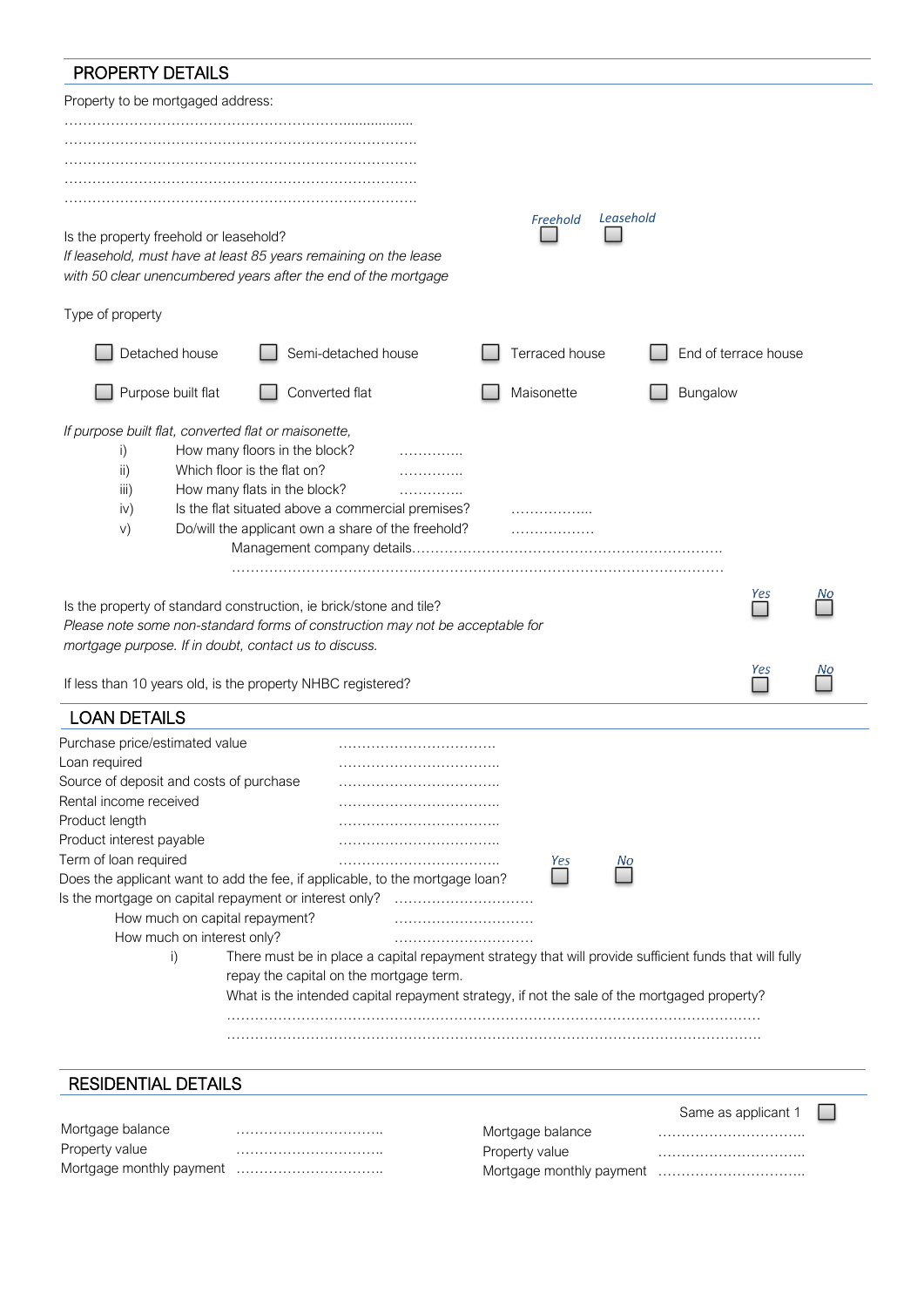### BACKGROUND PROPERTIES

If the applicant(s) own any properties which they do not live in, eg buy-to-let, please list all properties individually below

| Property 1                                                                                                                   |     |    | Property 2                                                                                                                   |          |    |
|------------------------------------------------------------------------------------------------------------------------------|-----|----|------------------------------------------------------------------------------------------------------------------------------|----------|----|
| Is the property owned in a Ltd company name?<br>Property valuation<br>Mortgage balance<br>Rental income<br>Date of ownership | Yes | No | Is the property owned in a Ltd company name?<br>Property valuation<br>Mortgage balance<br>Rental income<br>Date of ownership | Yes      | No |
| Property 3                                                                                                                   |     |    | Property 4                                                                                                                   |          |    |
| Is the property owned in a Ltd company name?<br>Property valuation<br>Mortgage balance<br>Rental income<br>Date of ownership | Yes | No | Is the property owned in a Ltd company name?<br>Property valuation<br>Mortgage balance<br>Rental income<br>Date of ownership | Yes      | No |
| Property 5                                                                                                                   |     |    | Property 6                                                                                                                   |          |    |
| Is the property owned in a Ltd company name?<br>Property valuation<br>Mortgage balance<br>Rental income<br>Date of ownership | Yes | No | Is the property owned in a Ltd company name?<br>Property valuation<br>Mortgage balance<br>Rental income<br>Date of ownership | Yes<br>. | No |

If more than 6 properties, please add a supplementary sheet

#### ADDITIONAL INFORMATION

Tell us anything which may affect our decision in principle. Please include here details of any credit problems experienced and whether or not the applicant wants the mortgage on a joint borrower/sole proprietor or guarantor basis. Please also confirm any anticipated material changes to income or expenditure in the foreseeable future.